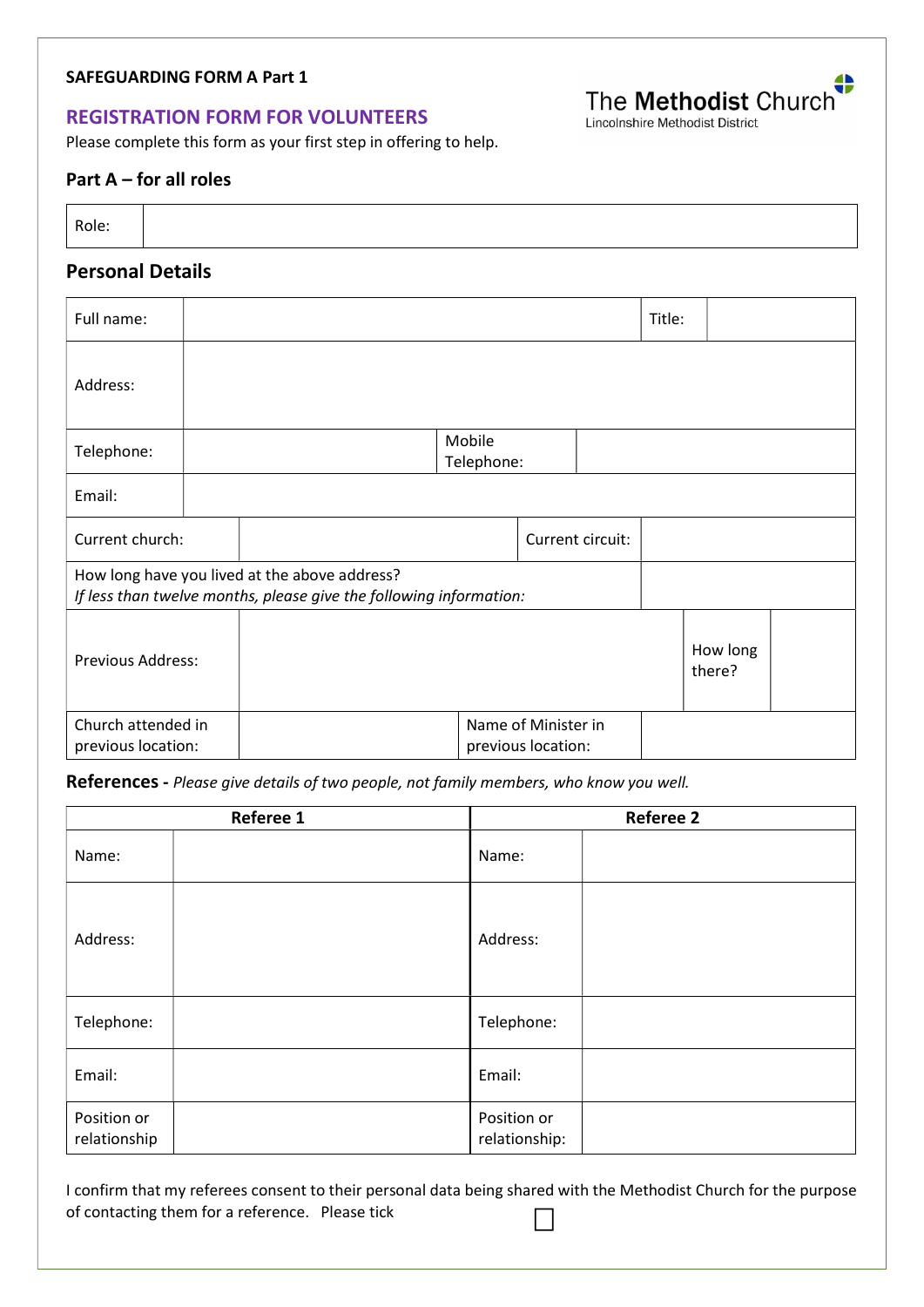Previous Experience – please give details of previous experience, if any, of working in a similar role.

Relevant qualifications – please give details of any relevant qualification(s) or appropriate training for this role

**Training** – have you successfully completed any of the following training programmes?

| Creating Safer Space -<br><b>Foundation Module</b>                                               | Yes/No | If yes, when?             |  |        |
|--------------------------------------------------------------------------------------------------|--------|---------------------------|--|--------|
| Creating Safer Space -<br>Advanced/Leadership Module                                             | Yes/No | If yes, when?             |  |        |
| Other modules or top up training                                                                 | Yes/No | If yes, what and<br>when? |  |        |
| Are you prepared to undertake further training as agreed or as the Methodist Church<br>requires? |        |                           |  | Yes/No |

**Part B** – you only need to complete this section if the role you are interested in specifically works with children, young people or vulnerable adults and/or the role requires a DBS check (refer to role outline)

| Former name (if | Date of Birth: |  |
|-----------------|----------------|--|
| any):           |                |  |

If you decline to undertake initial safeguarding training or further training the Church Council/ Circuit /District (delete as appropriate) will be entitled to withdraw your authority to work with children, young people or vulnerable adults.

Please refer to Methodist Standing Order 660 and 010 regarding the safer recruitment of those offering to work with children, young people or vulnerable adults.

I confirm that the above details are correct and complete.

Signature: Date: Date: Date:

Form A – Part 2 Volunteer Agreement and the Confidential Declaration must also be completed.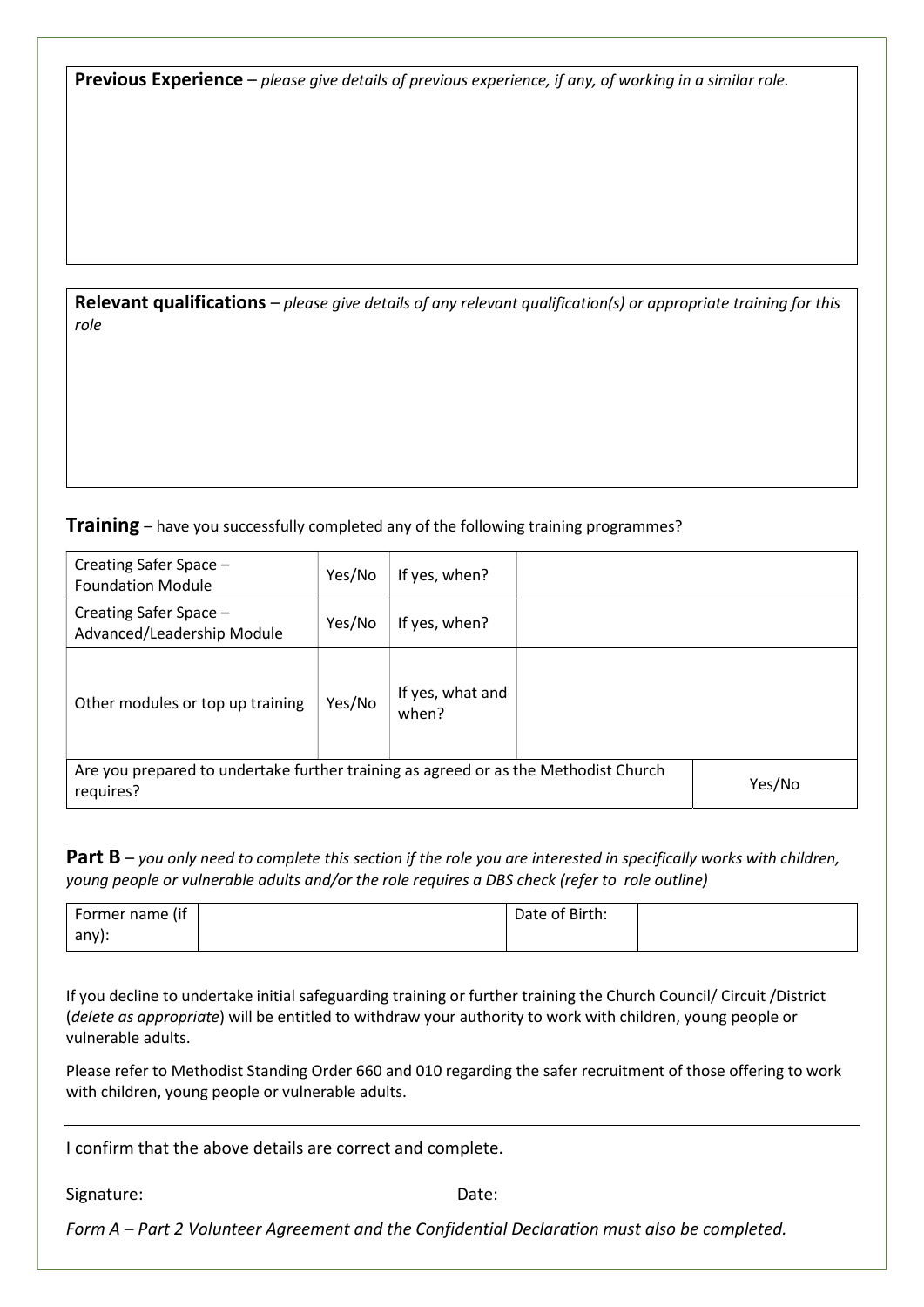## VOLUNTEER PRIVACY NOTICE

## 1. Why have I been given a privacy notice?

You have been given this privacy notice because you have volunteered to undertake a role within the Methodist Church. The Methodist Church is committed to the protection of your rights under the General Data Protection Regulation (GDPR) and the Data Protection Act 2018. This notice will inform you of your rights and provide information about how we hold and use your personal data.

## 2. What is personal data?

This is information, which indirectly or directly allows you to be identified via circumstances or specific details. It may include data such as names, addresses and dates of birth.

#### How do we process your data?

In compliance with the GDPR, the Methodist Church makes the following commitments about the processing of your data:

- Information will not be processed beyond what is necessary for activities for which you have volunteered and in compliance with the policies and procedures of the Methodist Church.
- Your data will be kept up-to-date and records amended to address factual inaccuracies as soon as possible.
- We will store information securely, with the use of sufficient measures to protect your data from unauthorised access, loss or misuse.
- We will destroy data that is no longer required in a safe and appropriate manner.

## We will use your personal data for the following purposes:

(Amend & add additional processing activities specific to the role undertaken.)

- to maintain a record of contact details of those who undertake voluntary activities on behalf of the Methodist Church, to facilitate your engagement with those activities
- to obtain and record your personal details to facilitate a DBS application, if it is required for your role
- to retain records of any voluntary or compulsory training that you undertake
- to maintain contact details so that we can inform you of information and updates that may be relevant to your role or other church activities in which you may wish to participate.

## What is the lawful basis for processing your personal data?

- Processing is necessary for the legitimate interests of the Methodist Church in Britain to enable you to undertake the voluntary role specified in this form in accordance with safeguarding policy and practice.
- Processing is necessary for carrying out obligations under employment, social security or social protection law, or a collective agreement (DBS Applications).
- Processing is carried out by a not-for-profit body with a political, philosophical, religious or trade union aim provided:
	- o the processing relates only to members or former members (or those who have regular contact with it in connection with those purposes); and
	- o there is no disclosure to a third party without consent.

## 3. Sharing your personal data

Your data will be held securely and only shared for the purposes above within the Methodist Church. This will include records held by [church/circuit/district] being shared with the Connexional Team in order to validate compliance with safer recruitment and safeguarding policies and procedures.